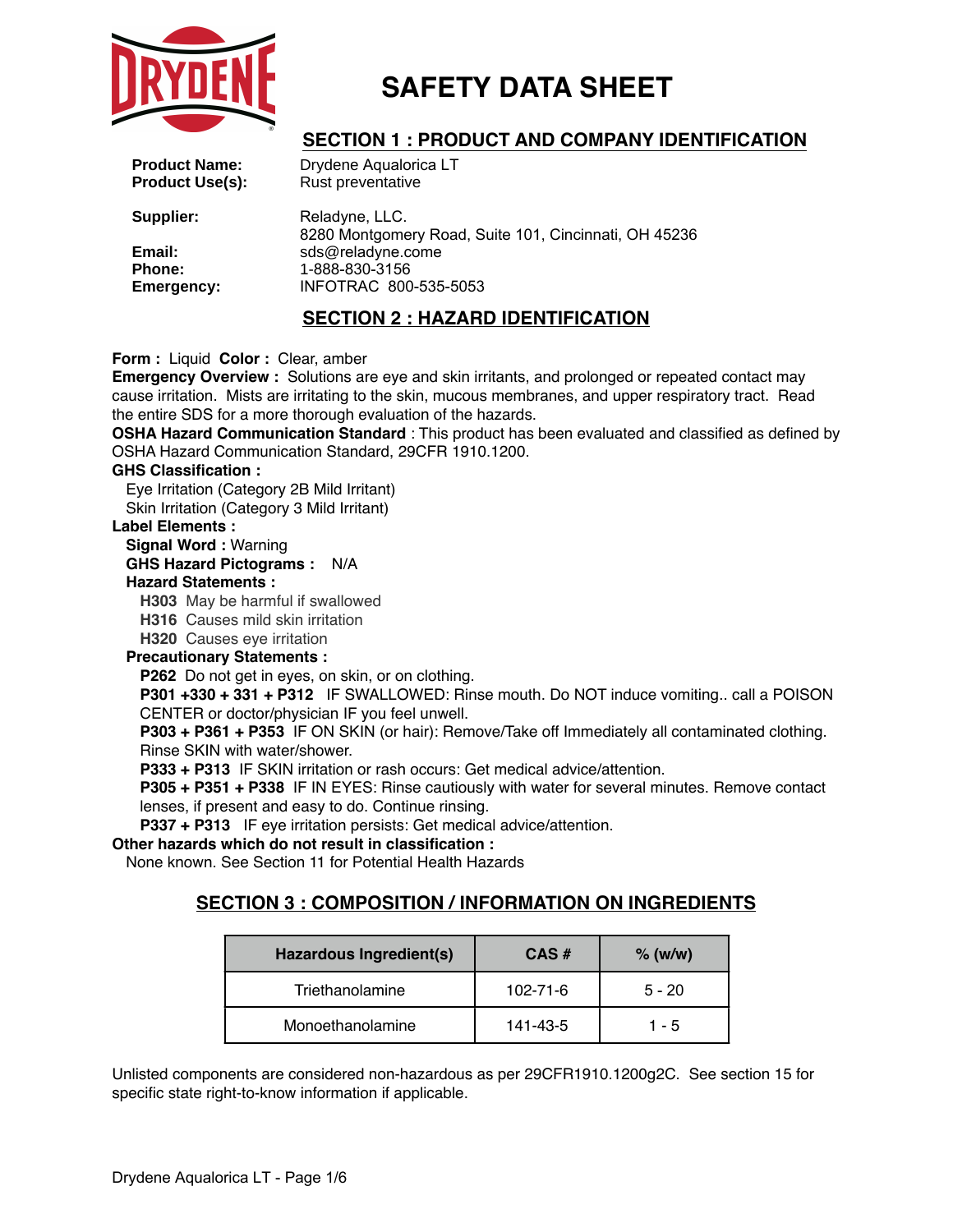## **SECTION 4 : FIRST AID MEASURES**

**Eye Contact:** Immediately flush contacted area repeatedly with water for at least 15 minutes, holding eyelids open. Contact a physician for treatment.

**Skin Contact:** Immediately flush contacted area repeatedly with water for at least 15 minutes. If irritation persists, contact a physician for treatment. Clean contaminated clothing before reuse.

**Inhalation:** Inhalation is not an expected route of exposure. If respiratory irritation or distress occurs, remove victim to fresh air. If irritation persists, seek medical attention.

**Ingestion:** Never give anything by mouth to an unconscious person. If swallowed, do not induce vomiting. Give 1-2 glasses of water to drink, if conscious and alert.

**Notes to physician :** treat symptomatically. No specific antidote available. Consideration should be given to the possibility that overexposure to materials other than this product may have occurred.

## **SECTION 5 : FIRE FIGHTING MEASURES**

**Extinguishing Media:** None required.

**Fire Fighting Procedures:** Use caution when fighting any fire. Adequate respiratory protection is essential.

**Unusual Fire and Explosion Hazards:** None known.

## **SECTION 6 : ACCIDENTAL RELEASE MEASURES**

**Personal precautions :** Use suitable protective equipment (See Section 8 : "Exposure controls / personal protection").

#### **Steps to be taken in case material is released or spilled:**

**Small Spill:** Absorb with suitable absorbent such as sand or vermiculite.

**Large Spill:** Stop leak at source and contain spill with dike made of inert material such as sand or diatomaceous earth. Pump material to suitable container for possible reuse. **Solid spill:** Sweep up and return to container.

## **SECTION 7 : HANDLING AND STORAGE**

**Handling:** Avoid breathing vapors and mists. Avoid direct or prolonged contact with skin and eyes. In cold weather, liquids may stratify and freeze. This does not damage the product. If freezing occurs, thaw and remix before using. Frozen material may be thawed in a warm room. Avoid localized overheating. Vent drums while heating. Mix thoroughly to assure homogeneity. Handle with care. Wash thoroughly after handling.

**Storage Requirements:** Keep container closed. Store in an area that is dry and well-ventilated, away from incompatible materials (see section 10). For Industrial and commercial use only!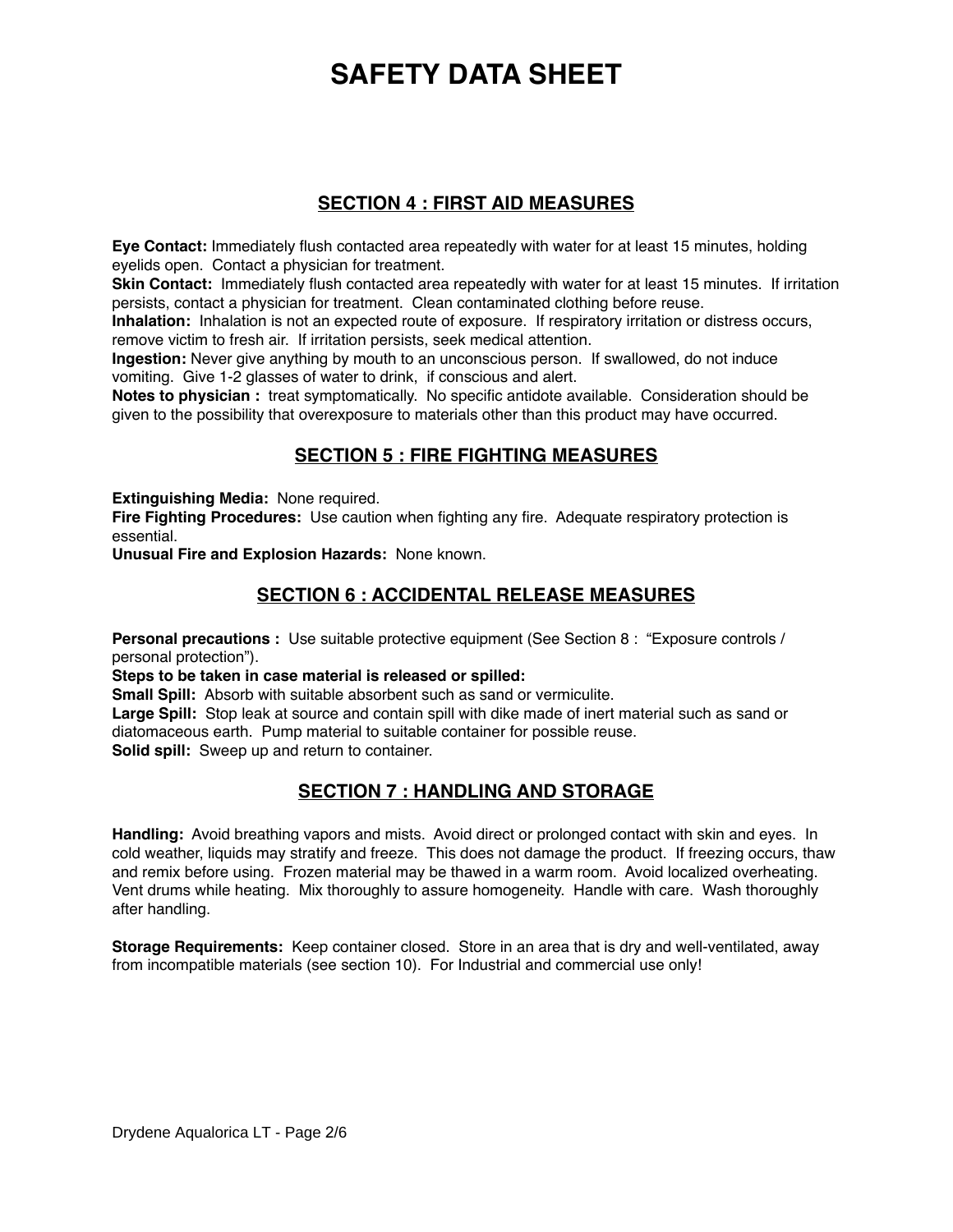## **SECTION 8 : EXPOSURE CONTROLS / PERSONAL PROTECTION**

| Hazardous<br>Ingredient | ACGIH TLV (mg/m3)<br><b>TWA</b> | ACGIH TLV (mg/m3)<br><b>STEL</b> |
|-------------------------|---------------------------------|----------------------------------|
| Triethanolamine         |                                 |                                  |
| Monoethanolamine        | 7.5                             | 15                               |

**Engineering measures :**

**Ventilation / Local Exhaust :** General room ventilation. **Ventilation / Mechanical Recommendations:** None required. **Personal protective equipment : Respiratory Protection:** Not required for properly ventilated areas. **Skin Protection:** Vinyl or rubber protective gloves. **Eye Protection:** Goggles or face shield. **Other Protective Equipment:** Vinyl apron (optional).

## **SECTION 9 : PHYSICAL AND CHEMICAL PROPERTIES**

**Appearance / Odor:** Clear amber liquid, odor nil. **Water Solubility:** complete **pH (100%):** 8.5 - 9.5<br> **Specific Gravity:** 1.03 **Boiling Point (°F):** 2 **Evaporation Rate**(water=1): N/A **% Volatile:** N/A **Vapor Density(air=1) :** N/A **Vapor Pressure(mmHg):** N/A **Flash Point :** None **Flash Point Method Used:** N/A **Flammable Limits: LEL =** N/A **UEL =** N/A

**Boiling Point (°F) : 212+** 

## **SECTION 10 : STABILITY AND REACTIVITY**

**Hazardous Decomposition Products:** None. **Chemical Stability:** Stable. **Conditions to Avoid:** Avoid contact with hot solutions, splashing solutions, prolonged skin contact. **Incompatibility with other Substances:** Acids, oxidizers **Hazardous Polymerization:** Will not occur.

## **SECTION 11 : TOXICOLOGICAL INFORMATION**

### **Potential Health Hazards (as mild alkaline or detergent blend) :**

**Inhalation:** Inhalation of mists or dusts may cause irritation to respiratory tract. Symptoms from excessive inhalation or of concentrated product may include gasping or coughing and difficulty breathing. Excessive contact may cause damage to the nasal septum.

**Skin Contact:** May cause mild irritation. Concentrated or prolonged contact may cause irritation with redness and blistering.

**Eye Contact:** May cause mild irritation. Concentrated or prolonged contact may cause conjuctival edema and corneal destruction.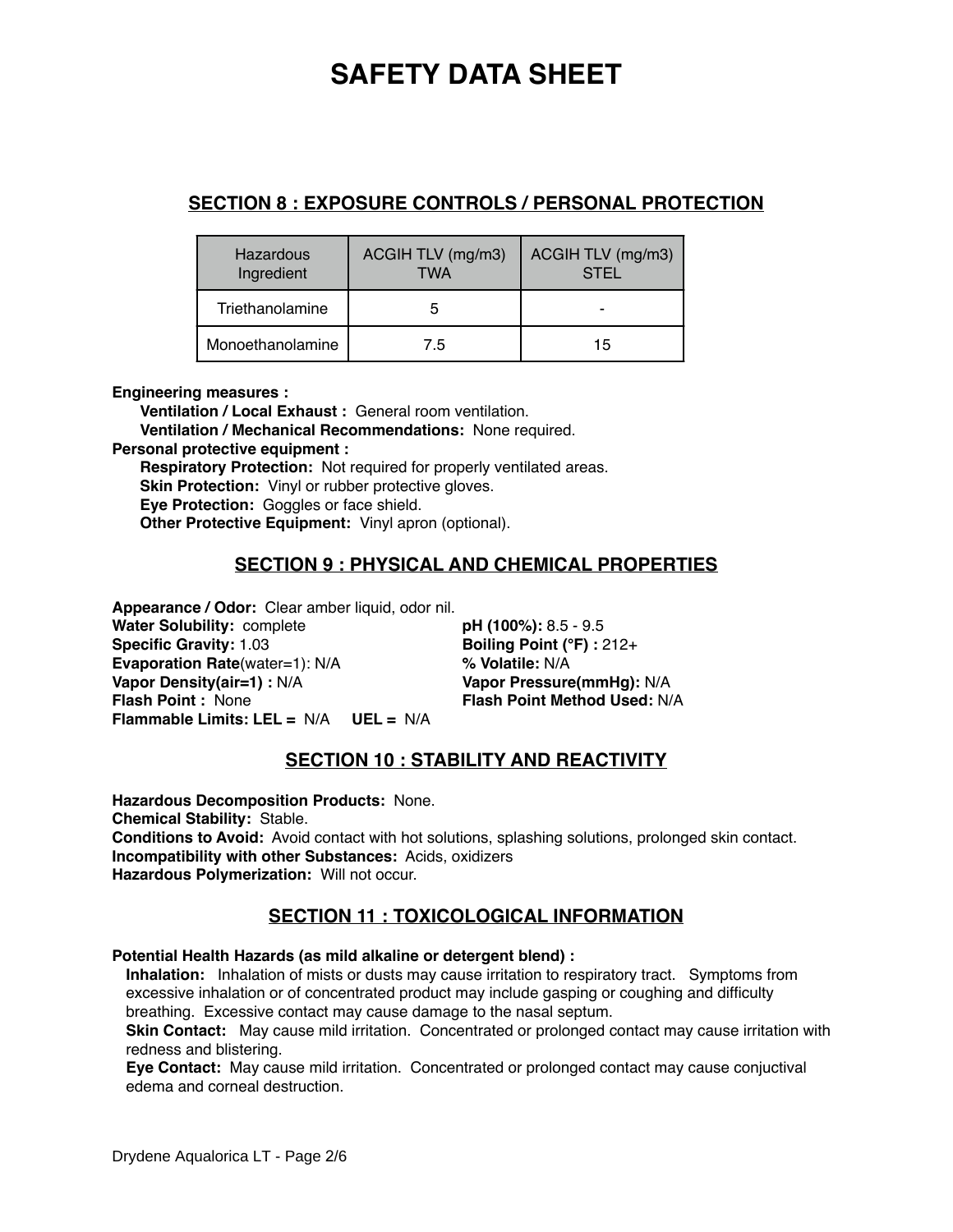**Ingestion:** Swallowing may produce gastrointestinal upset. Symptoms from ingestion of large doses may include severe abdominal pain, vomiting, and diarrhea.

**Toxicological Data:** Toxicological studies were not performed on the blended product, although it is considered to be a severe eye irritant, and moderately irritating to the skin.

### **Toxicological Data (as Triethanolamine) :**

Oral LD50 (rat) : believed to be  $> 2.00$  - 5.00 g/kg, slightly toxc Inhalation : believed to be practically non-toxic. Dermal LD50(rabbit) : believed to be > 2.00 g/kg, practically non-toxic. **Irritation Index, estimation of Irritation (species):** Skin (Draize) believed to be > 0.500 - 3.00/8.0 (rabbit) slightly irritating Eyes (Draize) believed to be 25.00 - 50.00/110 (rabbit) moderately irritating Sensitization : Not determined

### **Toxicological Data (as Monoethanolamine):**

**Peroral :** rat LD50 male 1.19 (0.79-1.80) ml/kg **Perioral :** rat LD50 female 1.07 (0.72 - 1.59) ml/kg **Percutaneous :** rabbit LD50 24hr occuluded female : 2.83 (1.61 - 4.98) ml/kg **Percutaneous :** rabbit LD50 24hr occuluded male : 2.46 (1.76 - 3.39) ml/kg **Inhalation :** rat male : static generation exposure time 6hr, Kill rate = 0/5 rat female : static generation exposure time 6hr, Kill rate  $= 0/5$ **Irritation :** skin : rabbit 4 hour occluded : severe erythema, edema and necrosis with subsequent ulceration and scabbing.  $eve:$  rabbit 0.005ml = severe corneal injury with vascularization and corneal deformation, severe iritis, and severe conjunctival irritation with necrosis. **Significant data with possible relevance to humans :** Inhalation studies of monoethanolamine (MEA)

in laboratory animals produced effects which suggest possible injury to the nervous system. A laboratory study suggests that rats given high doses of MEA by lavage produced increased enbryofetal death , growth retardation and some malformations (hydronephrosis/hydroureter). Due to the high doses used and other technical deficiencies, the validity of this study is somewhat questionable. There is evidence that no embryofetotoxicity or teratogenicity was produced in rats or rabbits when MEA was administered by skin contact, a more relevant route of potential human exposure.

**Carcinogenicity:** This product does not contain any materials considered to be carcinogenous according to OSHA, NTP, IARC, or ACGIH.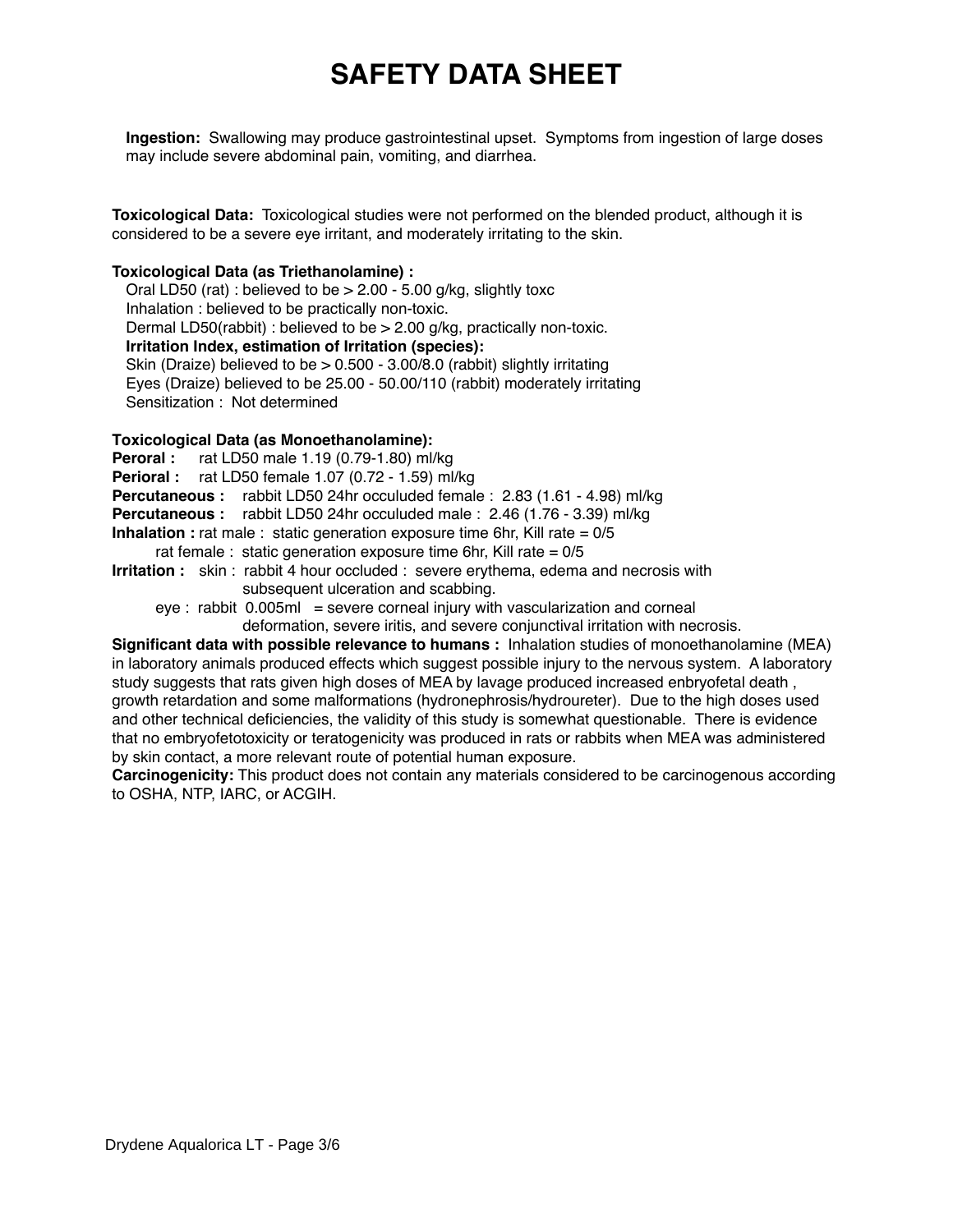## **SECTION 12 : ECOLOGICAL INFORMATION**

**Exotoxicological Information:** No data found for the blended product.

**Exotoxicological Information (as Triethanolamine):**

Aquatic Toxicity : Triethanolamine is expected to have low toxicity to aquatic species. Mobility : Triethanolamine is not expected to selectively partition and absorb to soil or sediments. Persistence and Biodegradability : Triethanolamine is readily biodegradable and is not expected to persist in the environment. Potential to Bioaccumulate : Triethanolamine is not expected to bioaccumulate. Remarks : None.

### **Ecological Information (as Monoethanolamine) :**

**Environmental Fate :** BOD (% Oxygen consumption) = 60% (Day 5); 75% (Day 10); 100% (Day 20) **Ecotoxicity :** (microorganisms) LC50 = 700 - 1200 mg/l

(Daphnia) LC50, 48hr = 33 - 93 mg/l (Fathead Minnow) LC50, 96hr = 125 - 206 mg/l **THOD (measured) :** 1.54 mg/mg **THOD (calculated) :** 1.31 mg/mg **Octanol/Water Partition Coefficient - Measured :** -1.31

## **SECTION 13 : DISPOSAL CONSIDERATIONS**

**Waste Disposal Method:** Recycle, recovery and reuse of materials, where permitted, is encouraged as an alternate to disposal as a waste. Hazardous waste classification under federal regulations (40 CFR Part 261 et seq) is dependent upon whether a material is a RCRA listed hazardous waste or has any of the four RCRA hazardous waste characteristics. Refer to 40 CFR Part 261.33 to determine if a given material to be disposed of is a RCRA listed hazardous waste. RCRA Hazardous Waste Characteristics: There are four characteristics defined in 40 CFR Section 261.21-61.24: *Ignitability, Corrosivity, Reactivity, and Toxicity*. To determine Ignitability, see Section 9 of this SDS (flash point). For Corrosivity, see Sections 9 and 14 (pH and DOT corrosivity). For Reactivity, see Section 10 (incompatible materials). For Toxicity, see Section 2 (composition). Federal regulations are subject to change. State and local requirements, which may differ from or be more stringent than the federal regulations, may also apply to the classification of the material if it is to be disposed.

**Is the unused product a RCRA hazardous waste (40CFR261.33) if discarded?** No **If yes, the RCRA ID number is :** N/A

## **SECTION 14 : TRANSPORTATION INFORMATION**

**Transportation Emergency Telephone Number:** 3E 24 hour number : (855) 347-8203

**UN Number / DOT Proper Shipping Name / DOT Hazard Class /Packing Group / DOT Label & other information:** NOT REGULATED BY DOT (mildly alkaline cleaning liquid NOIBN)